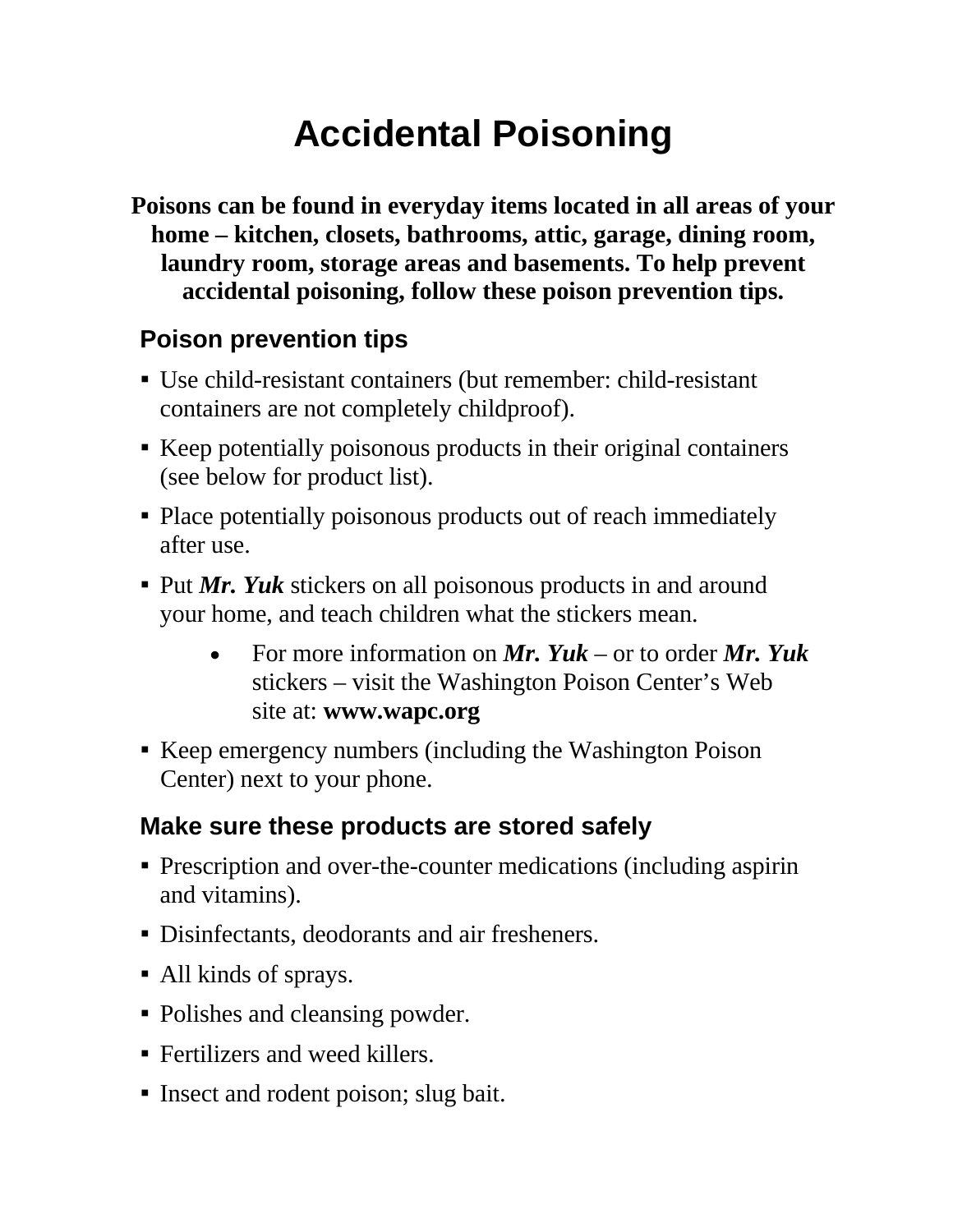- Paint remover and turpentine.
- Cosmetics.
- Soaps, detergents and shampoo.
- Toilet bowl and drain cleaners.
- Lye and bleach.
- Kerosene and lighter fluids.
- Insect repellent.
- Mothballs and pesticides.
- Note: Special care should also be taken with house plants as many may be poisonous if eaten by humans or pets.

### **What to do when someone is poisoned**

If it is a life-threatening emergency, call 9-1-1. If you suspect a possible poisoning – or for more information on potential poisons – call the Washington Poison Center at 1-800-222-1222.

# **Be prepared to answer the following questions**

- What was taken? (Exact name of the product.) Bring product container to the phone if possible.
- When was it taken?
- How much was taken?
- Who took it? Body size makes a big difference in determining a poisonous dose.
- The name, condition, age and weight of the patient.
- Address and telephone number from where you are calling.

# **About the Washington Poison Center**

The Washington Poison Center is a 24-hour telephone service providing information and emergency response for poisonings.